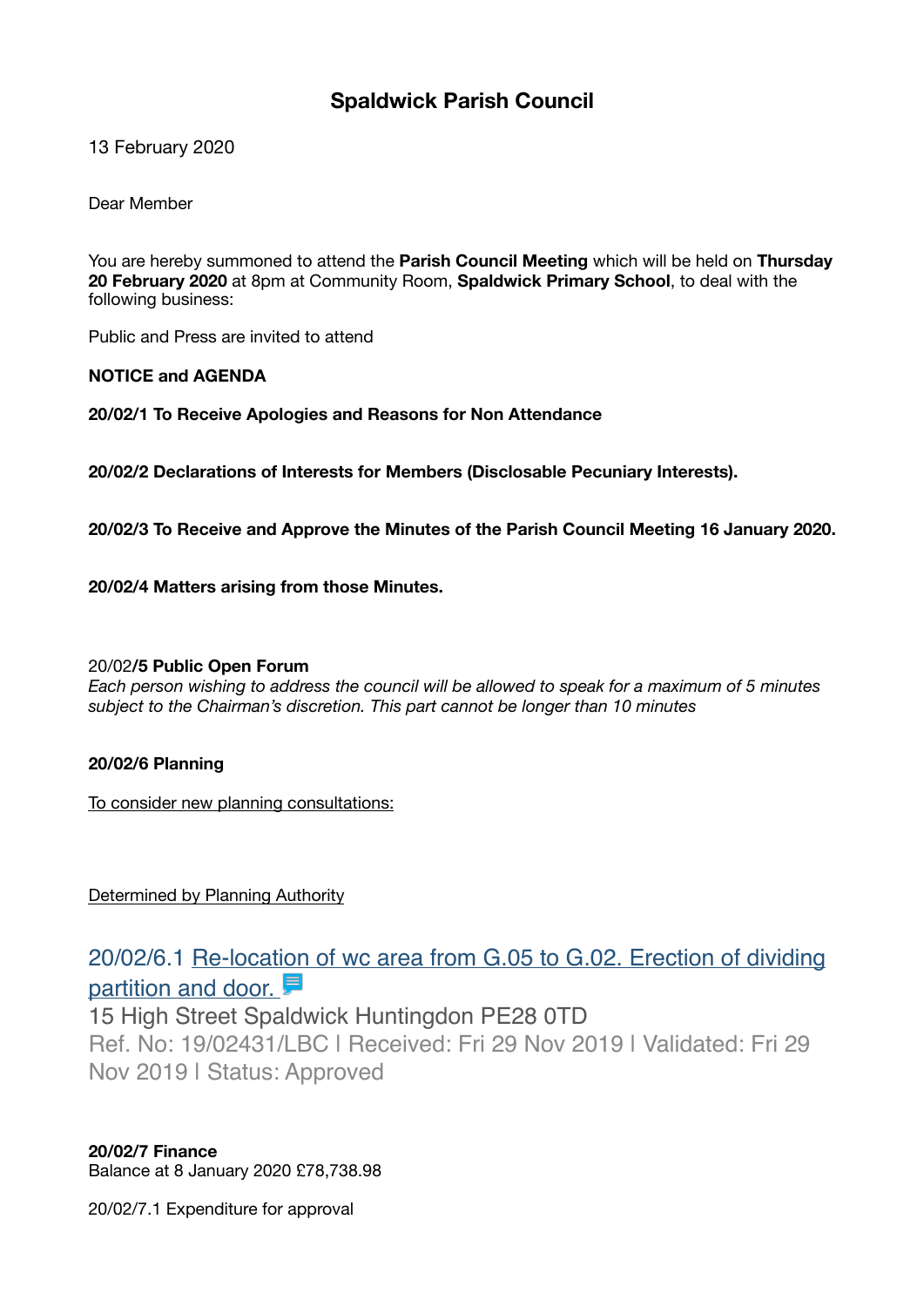Payee Description and Amount

Y Karl Cleaning of Community Room £ 30

#### **20/02/8 Assets – Provision/Maintenance**

20/02/8.1 Monthly Ferriman Road Play Area Inspection

20/02/8.2 Play ground inspection report by Wicksteed. Play equipment needs to be painted.

20/02/8.3 Website needs to be updated (Cllr names and responsibilities)

## **20/02/9 Highways, footpaths, byways, gritting bin, trees, etc**

20/02/9.2 Hedges around play area and open space. Members of the public have assisted with removing some of the hedging around the play area after it was agreed to remove the hedging.

20/02/9.3 It is proposed to lift the crown of the small trees which are the responsibility of PC to allow the grass to be cut underneath.

20/02/9.4 Update regarding dog poo bag dispensers. Cllr S J-R

20/02/9.5 Complaint regarding speeding vehicles along High Street, a resident has asked that we consider the need for a pedestrian crossing outside The George

20/02/9.6 CCC notified of poor state of white give way lines at The Green on High Street and Thrapston Road

20/02/9.6 A member of the public has approached Spaldwick PC asking for clarification regarding a triangle of hand which she believes belongs to SPC. Response from Cllr S Parfrey and Cllr G **Smith** 

20/02/9.7 A Report was received regarding trees blown over on the road opposite Spaldwick Service Station causing damage to phone lines.

20/02/9.8. A resident has raised concerns about the location of the Bus Stop on High Street, Parked vehicles cause a problem at this location. A suggestion is to add an additional stop on Stow Road. Update Cllr R Johnson

20/02/9.9. Fly tipping Beltons Hill

20/02/9.10 Potholes and gaps in Road surface between Thrapston Road and Beltons Hill

## **20/02/10 Community Room.**

20/02/10.1 Consider the purchase of an internal notice board

20/02/10.2 Consider the purchase of an external sign